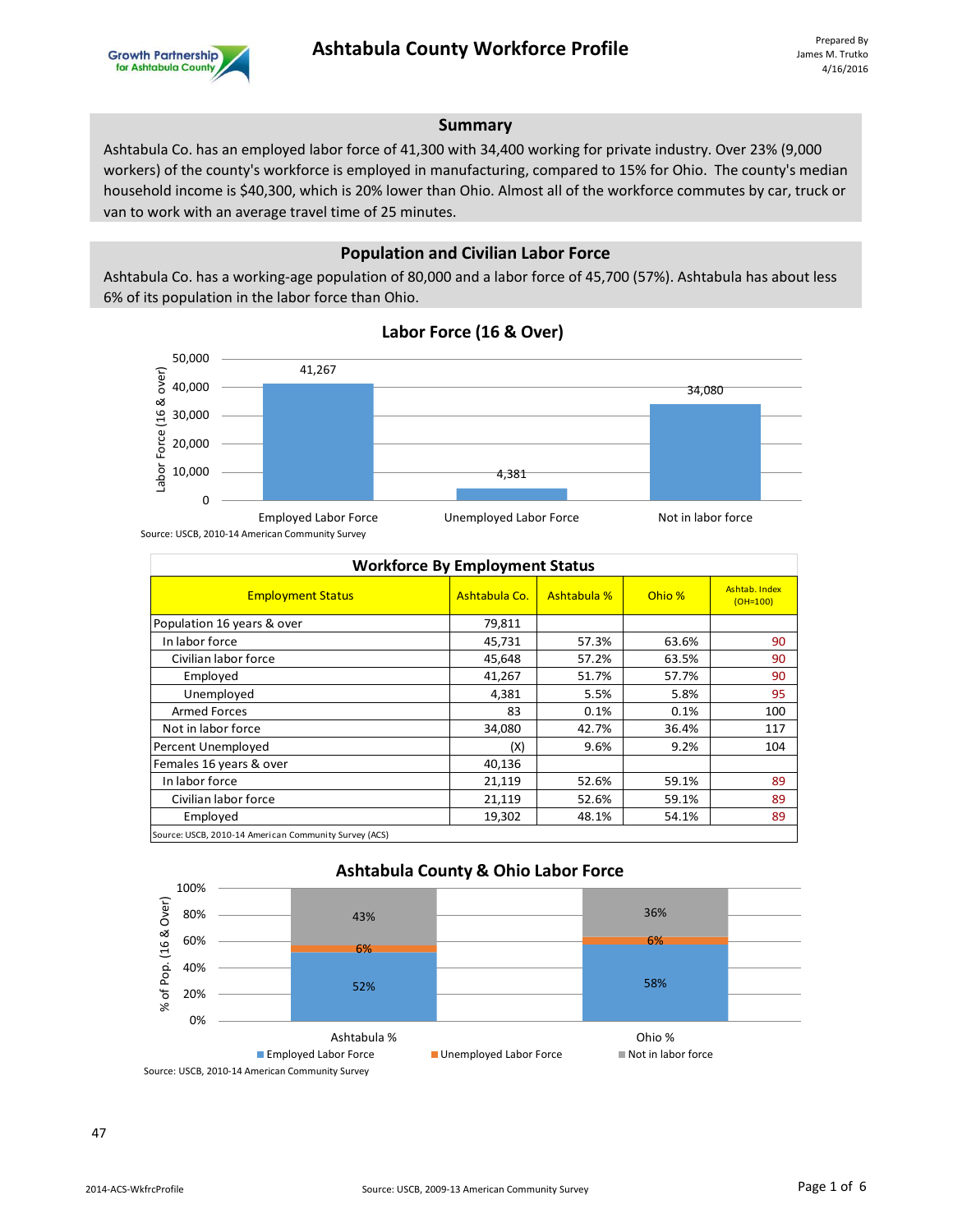

#### **Industry**

Ashtabula Co. has a greater percentage of its workforce in construction, manufacturing and transportation/ warehousing industries than Ohio. A smaller percentage of Ashtabula's workforce is in the various financial, professional and educational industries than Ohio.

| <b>Workforce By Industry</b>                          |               |                    |        |                             |  |
|-------------------------------------------------------|---------------|--------------------|--------|-----------------------------|--|
| Industry                                              | Ashtabula Co. | <b>Ashtabula %</b> | Ohio % | Ashtab, Index<br>$(OH=100)$ |  |
| Civilian employed population 16 years & over          | 41,267        |                    |        |                             |  |
| Agriculture, forestry, fishing & hunting, & mining    | 617           | 1.5%               | 1.1%   | 136                         |  |
| Construction                                          | 2,675         | 6.5%               | 5.1%   | 128                         |  |
| Manufacturing                                         | 9,553         | 23.1%              | 15.4%  | 150                         |  |
| Wholesale trade                                       | 690           | 1.7%               | 2.8%   | 61                          |  |
| Retail trade                                          | 5,248         | 12.7%              | 11.7%  | 109                         |  |
| Transportation & warehousing, & utilities             | 2,625         | 6.4%               | 4.7%   | 136                         |  |
| Information                                           | 536           | 1.3%               | 1.8%   | 72                          |  |
| Finance & insur., real estate & rental & leasing      | 1,483         | 3.6%               | 6.4%   | 56                          |  |
| Prof., scientific, mgmt, & admin & waste mgmt.        | 2,063         | 5.0%               | 9.2%   | 54                          |  |
| Educa. services, & health care & social assistance    | 9,381         | 22.7%              | 24.4%  | 93                          |  |
| Arts, entertnmt, & rec., & accommod.& food svcs       | 2,932         | 7.1%               | 9.0%   | 79                          |  |
| Other services, except public administration          | 2,051         | 5.0%               | 4.5%   | 111                         |  |
| Public administration                                 | 1,413         | 3.4%               | 4.0%   | 85                          |  |
| Source: USCB, 2010-14 American Community Survey (ACS) |               |                    |        |                             |  |

#### **Workforce Industry Profile**



**Ashtabula County & Ohio Industry Profile**



Source: USCB, 2010-14 Amer. Comm. Survey **Ashtabula % Exeries2**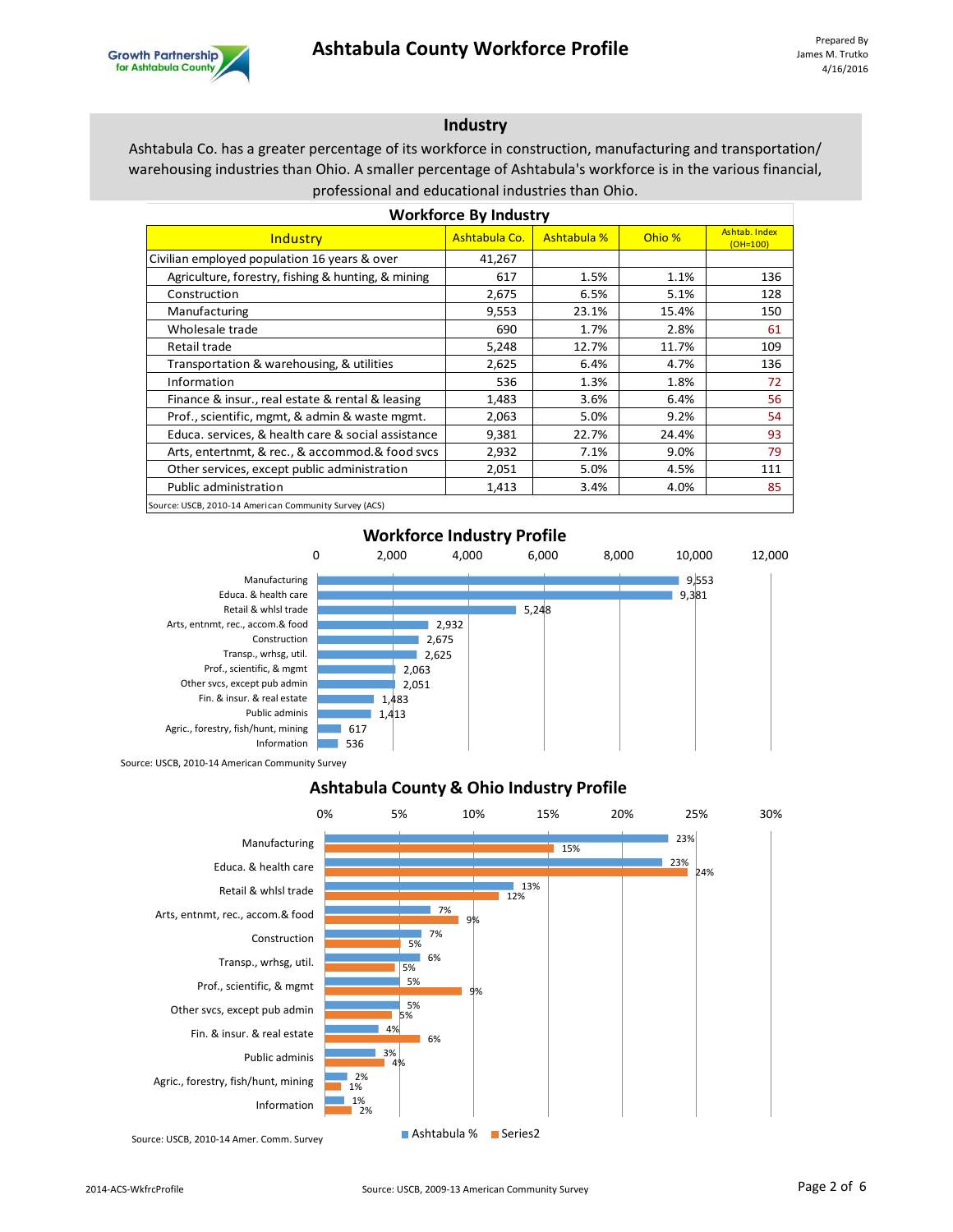

## **Occupation**

As a result of its industry structure, Ashtabula Co. has a smaller percentage of its workforce in management, professional, sales and office occupations, compared to Ohio.



| <b>Workforce By Occupation</b>                        |               |             |        |                             |  |
|-------------------------------------------------------|---------------|-------------|--------|-----------------------------|--|
| Occupation                                            | Ashtabula Co. | Ashtabula % | Ohio % | Ashtab, Index<br>$(OH=100)$ |  |
| Civilian employed population 16 years & over          | 41,267        |             |        |                             |  |
| Mgmt, bus., science, & arts occupations               | 10,358        | 25.1%       | 34.7%  | 72                          |  |
| Service occupations                                   | 7.904         | 19.2%       | 17.8%  | 108                         |  |
| Sales & office occupations                            | 9.281         | 22.5%       | 24.3%  | 93                          |  |
| Natural resources, construction, & maintenance occup. | 4,231         | 10.3%       | 7.7%   | 134                         |  |
| Production, transportation, & material moving occup.  | 9,493         | 23.0%       | 15.6%  | 147                         |  |
| Source: USCB, 2010-14 American Community Survey (ACS) |               |             |        |                             |  |

#### 25% 23% 23% 19% 10% 35% 16% 24% 18% 8% 0% 5% 10% 15% 20% 25% 30% 35% 40% Mgmt, bus., science, & arts Prod., transp, & matl moving Sales & office Service Nat. resources, constr, & maint.

**Ashtabula County & Ohio Workforce Occupations**

Source: USCB, 2010-14 American Community Survey

Ashtabula % Ohio %

| <b>Workforce By Class of Worker</b>               |               |             |        |                             |  |
|---------------------------------------------------|---------------|-------------|--------|-----------------------------|--|
| <b>Class of Worker</b>                            | Ashtabula Co. | Ashtabula % | Ohio % | Ashtab, Index<br>$(OH=100)$ |  |
| Civilian employed population 16 years & over      | 41,267        |             |        |                             |  |
| Private wage & salary workers                     | 34.446        | 83.5%       | 82.0%  | 102                         |  |
| Government workers                                | 4.477         | 10.8%       | 12.8%  | 84                          |  |
| Self-employed in own not incorp. business workers | 2,308         | 5.6%        | 5.0%   | 112                         |  |
| Unpaid family workers                             | 36            | 0.1%        | 0.1%   | 100                         |  |
| Source: USCB, 2010-14 American Community Survey   |               |             |        |                             |  |

# **Workforce Occupations**

**Growth Partnership**<br>for Ashtabula County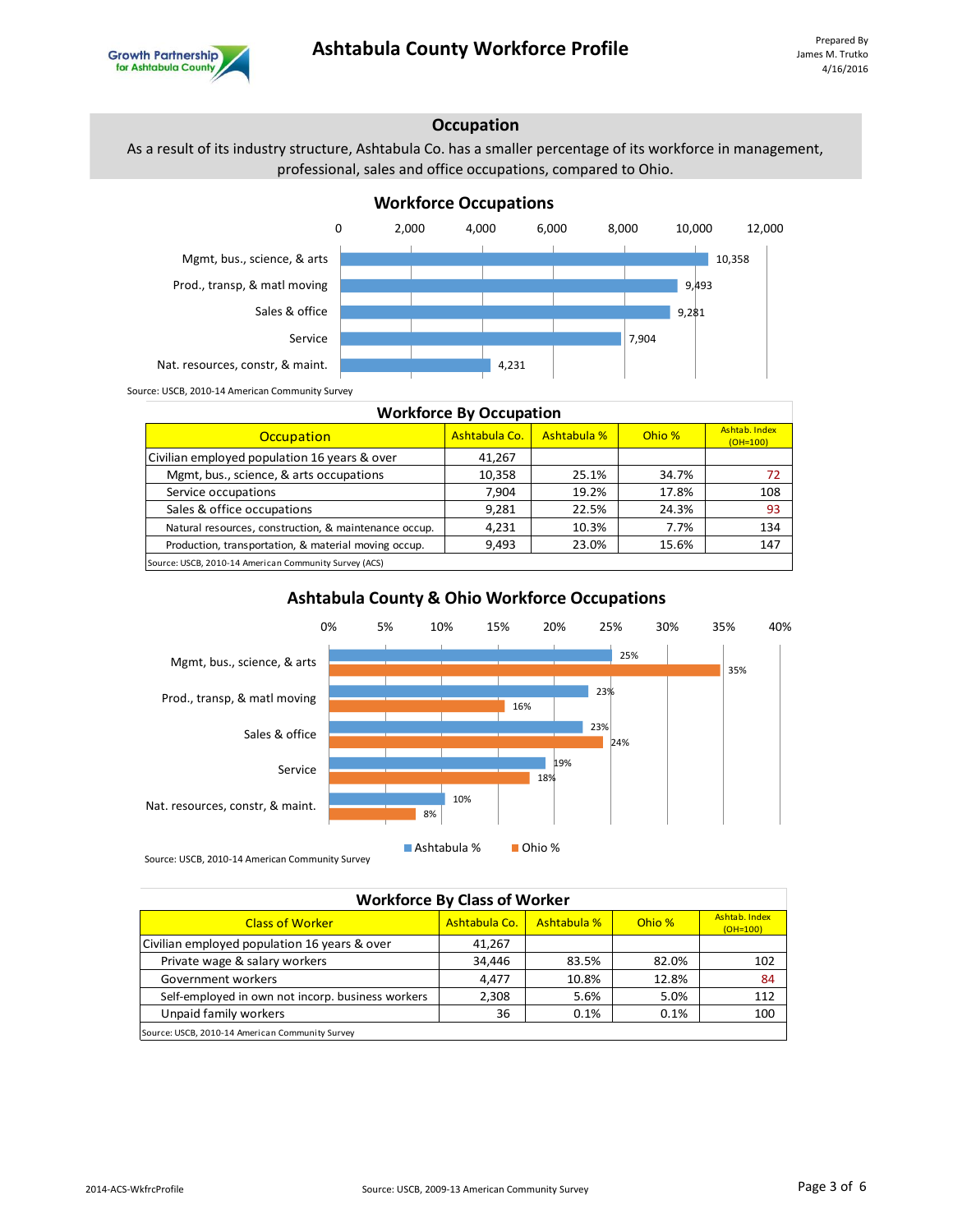

# **Income**

### Ashtabula County has a median household income of \$40,300, about 20% less than Ohio (\$48,849). Nearly 60% of county households earn less than \$50,000.

| <b>Income &amp; Benefits</b>                    |               |             |        |                             |  |  |
|-------------------------------------------------|---------------|-------------|--------|-----------------------------|--|--|
| Income & Benefits (2014 Inflation Adjusted \$)  | Ashtabula Co. | Ashtabula % | Ohio % | Ashtab, Index<br>$(OH=100)$ |  |  |
| <b>Total households</b>                         | 38,933        |             |        |                             |  |  |
| Less than \$10,000                              | 3,610         | 9.3%        | 8.1%   | 115                         |  |  |
| \$10,000 to \$14,999                            | 3,232         | 8.3%        | 5.7%   | 146                         |  |  |
| \$15,000 to \$24,999                            | 5,557         | 14.3%       | 11.7%  | 122                         |  |  |
| \$25,000 to \$34,999                            | 4,977         | 12.8%       | 11.0%  | 116                         |  |  |
| \$35,000 to \$49,999                            | 5,812         | 14.9%       | 14.5%  | 103                         |  |  |
| \$50,000 to \$74,999                            | 7,492         | 19.2%       | 18.5%  | 104                         |  |  |
| \$75,000 to \$99,999                            | 4,103         | 10.5%       | 12.0%  | 88                          |  |  |
| \$100,000 to \$149,999                          | 3,248         | 8.3%        | 11.5%  | 72                          |  |  |
| \$150,000 to \$199,999                          | 594           | 1.5%        | 3.8%   | 40                          |  |  |
| \$200,000 or more                               | 308           | 0.8%        | 3.2%   | 25                          |  |  |
| Median household income (dollars)               | \$40,304      | (X)         | (X)    | 121                         |  |  |
| Mean household income (dollars)                 | \$50,377      | (X)         | (X)    | 130                         |  |  |
| Families                                        | 25,374        |             |        |                             |  |  |
| Median family income (dollars)                  | \$50,477      | (X)         | (X)    | 123                         |  |  |
| Mean family income (dollars)                    | \$59,474      | (X)         | (X)    | 132                         |  |  |
| Per capita income (dollars)                     | \$20,284      | (X)         | (X)    | 131                         |  |  |
| Source: USCB, 2010-14 American Community Survey |               |             |        |                             |  |  |

12,399 10,789 11,595 4,150 0 2,000 4,000 6,000 8,000 10,000 12,000 14,000 Less than \$25,000 \$25,000 to \$49,999 \$50,000 to \$99,999 \$100,000 or more

# **Household Income (Median Household Income - \$50,377)**

Source: USCB, 2010-14 American Community Survey



Source: USCB, 2010-14 American Community Survey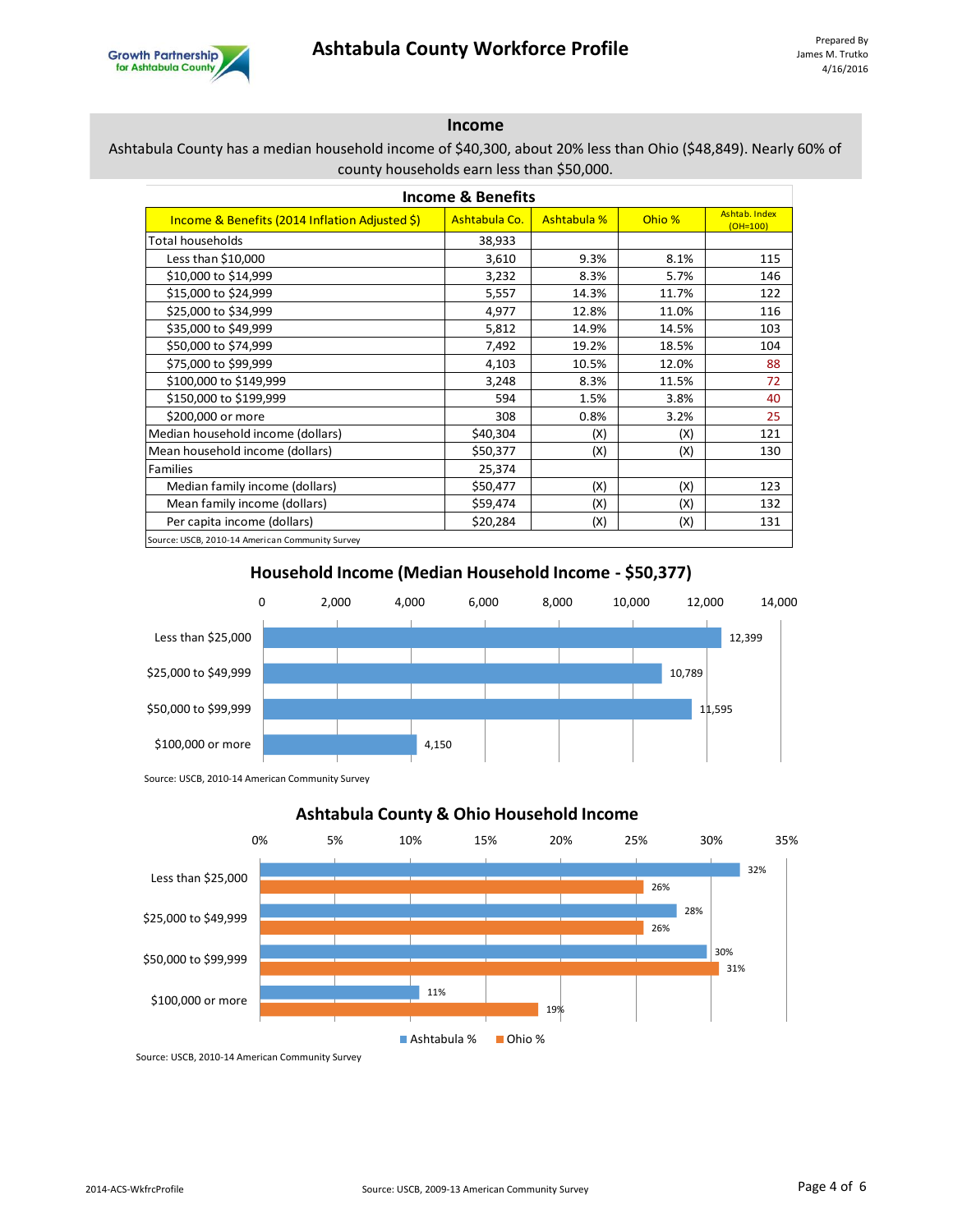

### **Commuting**

Ninety-three percent of Ashtabula workforce travels to work by car, truck or van, a little more than Ohio. Mean travel time is 25 minutes.



Source: USCB, 2010-14 American Community Survey

| <b>Commuting To Work</b>                        |               |             |        |                             |  |
|-------------------------------------------------|---------------|-------------|--------|-----------------------------|--|
| <b>Commuting to Work</b>                        | Ashtabula Co. | Ashtabula % | Ohio % | Ashtab, Index<br>$(OH=100)$ |  |
| Workers 16 years & over                         | 40,579        |             |        |                             |  |
| Car, truck, or van -- drove alone               | 33,825        | 83.4%       | 83.5%  | 100                         |  |
| Car, truck, or van -- carpooled                 | 3,820         | 9.4%        | 7.9%   | 119                         |  |
| Public transportation (excluding taxicab)       | 278           | 0.7%        | 1.6%   | 44                          |  |
| Walked                                          | 782           | 1.9%        | 2.3%   | 83                          |  |
| Other means                                     | 562           | 1.4%        | 1.1%   | 127                         |  |
| Worked at home                                  | 1,312         | 3.2%        | 3.5%   | 91                          |  |
| Mean travel time to work (minutes)              | 25            | (X)         | (X)    |                             |  |
| Source: USCB, 2010-14 American Community Survey |               |             |        |                             |  |

#### **Health Insurance**

About 87% of Ashtabula County's population was covered by health insurance, nearly the same as Ohio (89%). However, a greater percentage of county residents have public coverage than in Ohio.

| <b>Health Insurance Coverage</b>                |               |             |        |                             |  |
|-------------------------------------------------|---------------|-------------|--------|-----------------------------|--|
| <b>Health Insurance Coverage</b>                | Ashtabula Co. | Ashtabula % | Ohio % | Ashtab, Index<br>$(OH=100)$ |  |
| Civilian noninstitutionalized population        | 97,202        |             |        |                             |  |
| With health insurance coverage                  | 84,691        | 87.1%       | 89.1%  | 98                          |  |
| With private health insurance                   | 60,700        | 62.4%       | 69.3%  | 90                          |  |
| With public coverage                            | 37.023        | 38.1%       | 32.1%  | 119                         |  |
| No health insurance coverage                    | 12,511        | 12.9%       | 10.9%  | 118                         |  |
| Source: USCB, 2010-14 American Community Survey |               |             |        |                             |  |



#### **Ashtabula County Health Insurance Coverage**

Source: USCB, 2010-14 American Community Survey